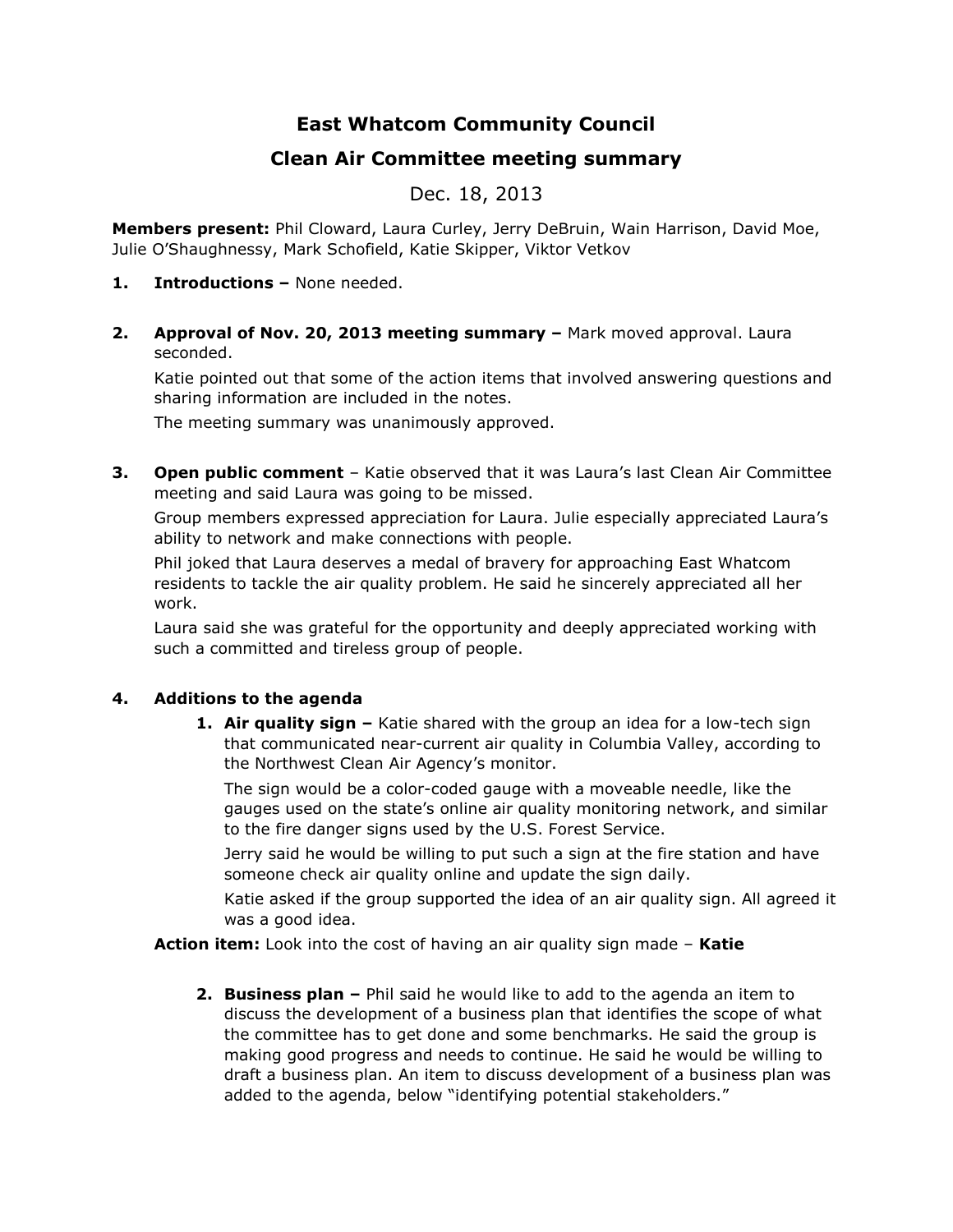#### **5. Committee member reports**

**1. Recent shooting -** Julie asked if there was any new or relevant information about a recent shooting in the community. She said she had in mind the safety of NWCAA inspectors and other committee members who were engaged in door-to-door community outreach.

Dave said the latest information is that it was a targeted attack. The shooter allegedly knew the victim and had specifically sought him out.

**2. Woodstove retrofit device –** Laura reported on a conversation she had with one of the device designers. The device, which, in tests, dramatically reduces smoke, can be mounted on the stovepipe on the roof rather than inside the house adjacent to the stove, potentially making the device a more appealing option to homeowners. The designer said very little efficiency is lost by putting it on the roof. The designers are in the process of getting the device UL tested, and it should be ready for installation by January or February.

Phil asked if a permit would be necessary. Wain said it would, but he would check into whether it could be waived as part of a pilot program.

Phil said it was important to continue promoting the use of dry wood, no matter how efficient the device is.

Katie added that the best way to control smoke is to start with clean burning. The device will be even more effective if there's less smoke in the first place.

Jerry reminded the group that they still needed to find someone who would be willing to try it.

**Action item:** Find someone to test the woodstove retrofit device – **Phil and Jerry.**

**Action item:** Check into getting the building permit waived for installing the retrofit device **– Wain**

#### **6. Action item follow-up**

- 1. Send the group a link to presentations from the air quality conference including information about air filters – **Rebecca – completed and sent out Nov. 27, 2013.** [\(See Nov. 20, 2013 meeting summary.](http://www.nwcleanair.org/pdf/news/events/Meetings/2013-11-20-CVmtgNotes.pdf))
- 2. Get a Clean Air Committee presentation scheduled on an upcoming County Council agenda – **Wain**

Wain learned that any committee that's not formally appointed by the council can't usually make a presentation. But a council member can invite a committee to make a presentation.

**Action item:** Approach council members to request an invitation - **Wain**

3. Clean Air Committee members will think about what to ask for from the NWCAA Board, and how best to ask for it – **All**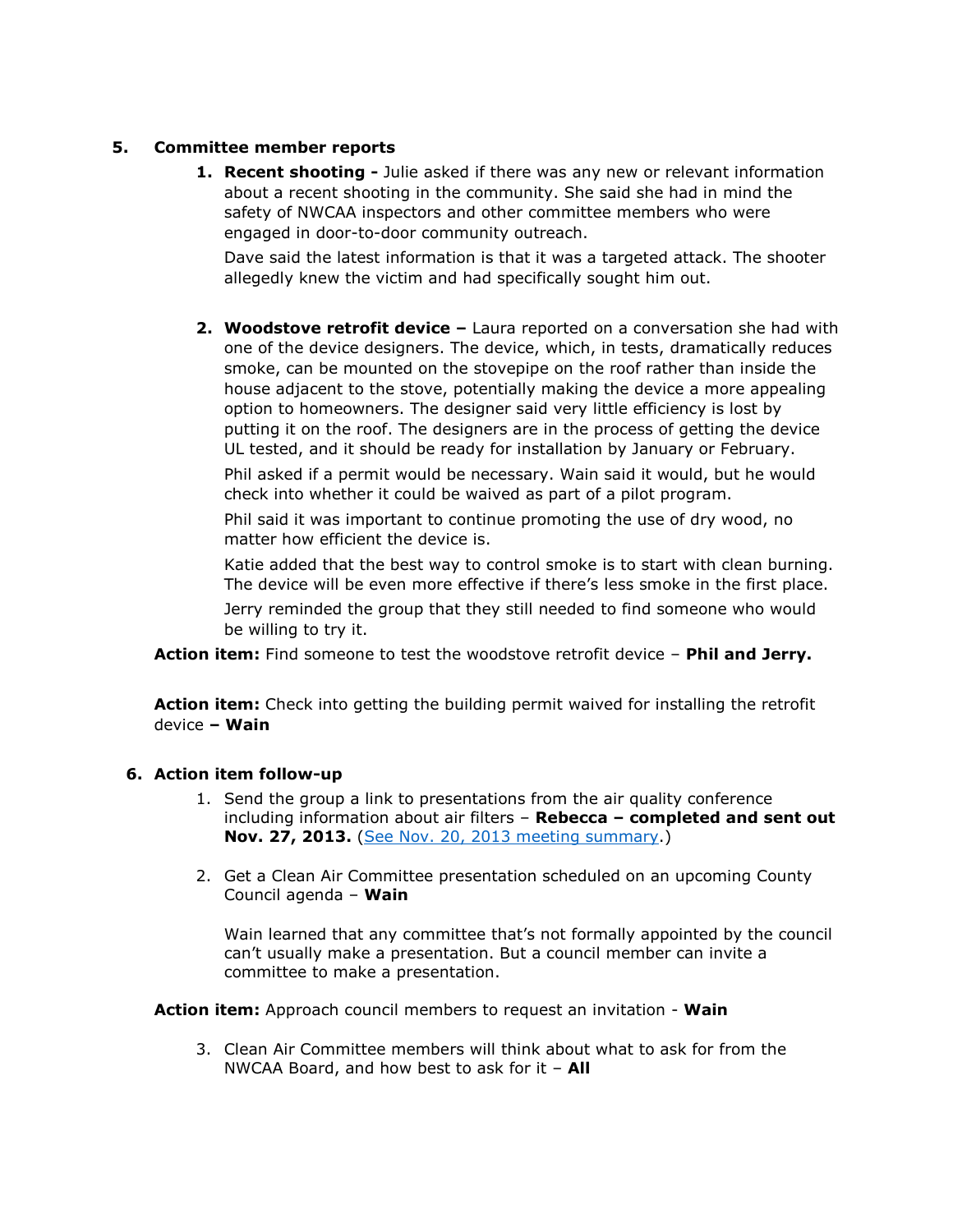**Action item:** Continue consideration of what to ask for from the NWCAA Board and how best to ask for it – **All**

- 4. Find someone to test the woodstove retrofit device **Phil.** (See "Woodstove retrofit device" under "Committee member reports" above.)
- **5.** Incorporate changes to the draft plan and event invitation and finalize them **Katie – completed and sent out final plan Nov. 27, 2013 (**See Documents [posted](http://www.nwcleanair.org/news/documents/CVwinter_outreach_plan_FINAL.pdf) on the [Meetings and Events](http://www.nwcleanair.org/news/meetings.htm) page of NWCAA website.)
- **6.** Look into presto log company to see if they are willing to part with samples the outreach teams could offer to homeowners – **David - completed and sent out Nov. 27, 2013.** [\(See Nov. 20, 2013 meeting summary.](http://www.nwcleanair.org/pdf/news/events/Meetings/2013-11-20-CVmtgNotes.pdf))
- **7.** Draft a letter for the committee to consider and discuss, inviting stakeholders to participate – **Katie – continued**

**Action item:** Draft letter to stakeholders - **Katie**

#### **7. Wood heating workshop recap – follow-up and lessons learned**

Based on the positive responses received by committee members, the wood heating workshop was a resounding success.

By Julie's count, 53 people attended. All the tables and the woodstove demonstration trailer got a lot of interest. People took brochures and asked a lot of questions.

Rebecca distributed 36 moisture meters and collected 33 surveys, answering questions and providing tailored information to each person.

Phil heard appreciation from attendees for the information about what they could do to help address the problem. He said at previous events, there were always one or two negative comments, but at this one, everyone was positive. He said he received about six phone calls after the event from people saying they didn't initially buy into what he had been saying, but now they are convinced. They told him they were glad the locals got involved.

Mark said a bunch of people picked up pamphlets from the Opportunity Council table. Six people signed up for follow-up about the woodstove replacement program, and one person signed up for follow-up about the Clean Energy Challenge incentive program. Two of the people have already gone through the eligibility application process.

Information provided at the workshop later prompted one person to complain to the fire department about smoke from a neighbor. Dave was able to visit the offending home to offer help and address the problem.

Katie said one woman said she appreciated the information and said the event was excellent. The woman said she had no idea of the severity of the problem, and she wasn't aware of the effects of smoke. She said events like the workshop were exactly what the community needed to raise awareness and get involved. She spent some time with Katie learning about how to check air quality online and track the progress of the committee.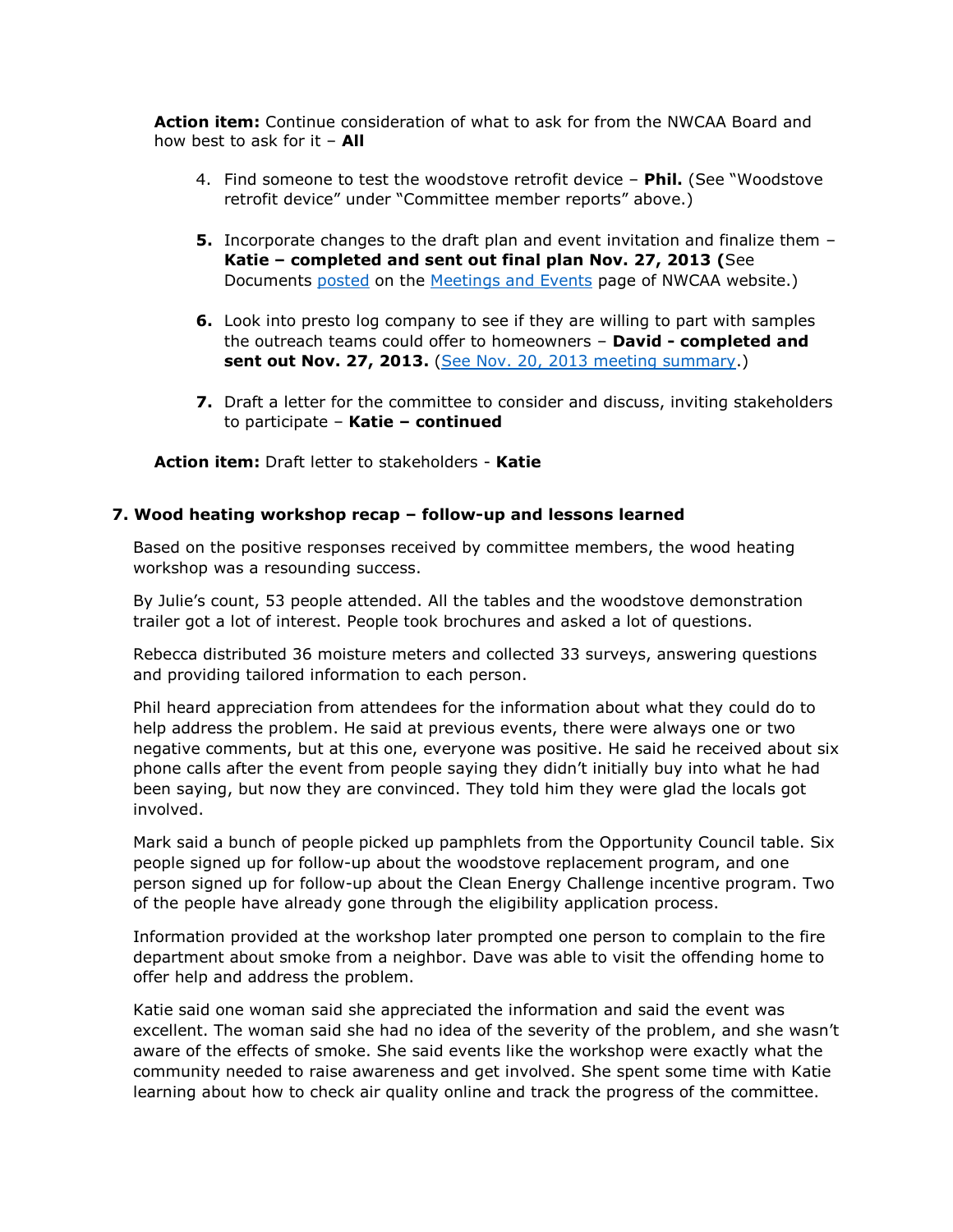Katie heard one negative comment about the letters sent by the Northwest Clean Air Agency the previous winter.

Julie asked if anyone had heard from attendees that Zigi's presentation should have been longer. No committee members present had heard that. (Rebecca, who was unable to attend the committee meeting, said later that she had heard from a few people that they wished his presentation had been longer.) Katie thought it was just right for that particular event, but suggested that a future event could be organized as more of a class taught by Zigi. Others agreed that the presentation portion of the evening was long enough, and that Zigi did a good job of enticing people to come outside to the demonstration trailer to ask questions.

The group agreed that the event started too late and timing could have been managed better. Perhaps in the future, the moisture meters – a popular draw – should be placed farther from the door to reduce crowding. Also, people could be encouraged to take surveys with them and bring them back when they are finished, rather than standing at the table to fill them out.

Julie asked if any non-English-speaking Slavic community members were in attendance, and wondered what it might take to increase participation.

Laura suggested something like a "master burner" program, through which community members learn clean burning skills and pass on their knowledge and act as a resource to other community members.

Viktor said it's a difficult audience to access. Even if we reach out to young people, the information doesn't stay in the community because young people often move away. Many older adults have a language barrier, are less receptive to change, and aren't motivated to participate in community activities. Many don't trust efforts that involve government. Viktor plans to help with door-to-door winter outreach, and that might help build trust. When residents in one house see that committee members are just there to offer help, neighbors might begin to talk to each other about it being a positive experience. But he said it's important to make it clear that there are laws and rules that apply, and there are consequences for noncompliance.

Jerry said the outreach teams should get back out in the community.

Viktor suggested a presentation to his church congregation might help after the first of the year, and asked if Katie would be willing to do that. She said she would be happy to.

Viktor also thought it would be helpful to offer something such as fire starters or Presto Logs. Katie said the agency would look into funding for that.

Phil pointed out that the committee is just starting its work. He said that there is going to be a lot to offer. Beyond materials and services, there will be health and safety from having clean air. He said the community is going to have to do the work to effect any real change. The committee needs to encourage involvement so people are out doing their own outreach.

**Action item:** Arrange time to talk with congregation of Viktor's church. Look into NWCAA funding for providing fire starters – **Viktor, Katie**